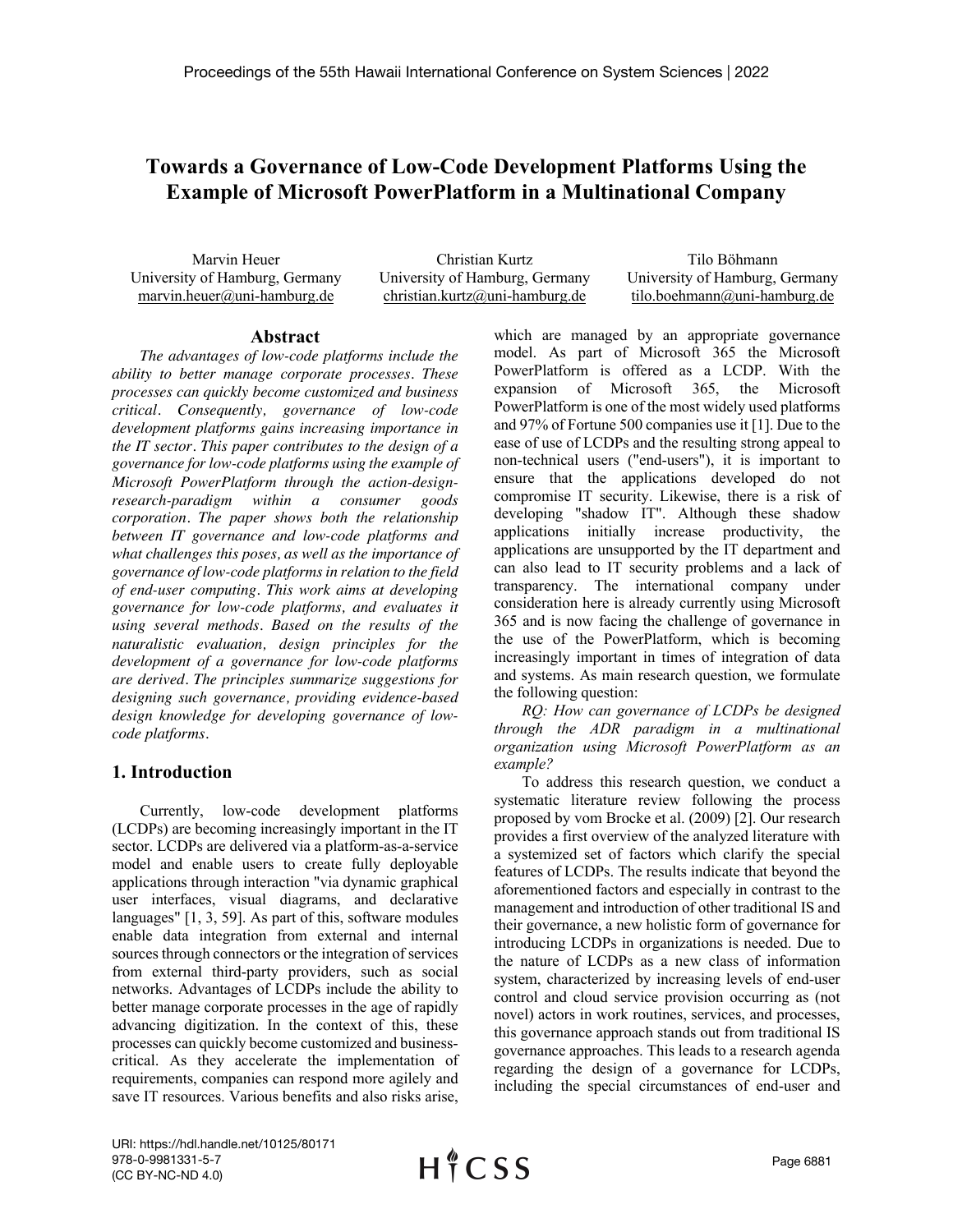cloud involvement. This paper shows both the relationship between IT governance and LCDPs and what particular challenges this poses, as well as the importance of governance of LCDPs in relation to the field of end-user computing. To develop a concept, observations, usage statistics and surveys were conducted in the company for six month in an iterative approach to generate insights for the development and implementation of a governance. This paper aims at developing governance for LCDPs using Microsoft PowerPlatform as an example (including environments, connectors, and monitoring) in a multinational company, and evaluates it using various methods (scenarios, simulation, focus groups, and structured surveys). Based on the results of the naturalistic evaluation, design principles for the development of a governance for LCDPs are derived. The principles summarize suggestions for designing such governance, providing evidence-based design knowledge for developing governance of LCDPs. Section 2 starts with an introduction on the most important key theoretical foundations. The further procedure and approach to answer this research question is presented in detail in section 3. The results, discussion and conclusion follow in sections 4 and 5.

# **2. Theoretical Background**

# **2.1. End-User Computing**

Supporting users in an organizational setting has been an important goal of information systems [7-9]. According to [10], "an information system is a system in which human participants and/or machines perform work (processes and activities) using information, technology, and other resources to produce informational products and/or services for internal or external customers" [7, 10]. Within the increasing spread of personal computers and on-going development of client-server architectures, the inclusion of all end-users was embraced, including those from outside the organization's IT department [7, 11]. The term end-user computing (EUC) evolved as a result and describes "an information processing activity in which the individual has direct personal control over all phases of the activity" [12] or "a process in which the user develops applications in an environment that provides access to computing, data, and support resources" [7-8, 13-16]. Several research was performed in other associated areas (including but not limited to e.g., enduser development or end-programming) [7, 17]. Similarly, to these end-user approaches is that the power over actions and resources is given to end-users [7, 18] including the ability for personalizing and customizing interaction with the system [7, 19]. New approaches,

like end-user development, offer various possibilities [7, 19], including "simply adjusting parameter values, to recording repetitive interactions in macros, to creating entirely new content and system behaviors using scripts, models such as spreadsheets, or even full-fledged programming languages" [19]. By many examples of novel innovations (e.g., smartphones, Big Data, or LCDPs), users get empowered [7]. This leads to various benefits, such as increase in organizational productivity, systems that are closer to the user, and more satisfaction in implementation [20-21]. Similarly, end users can develop applications faster than before [22].

Different studies [22-27] highlight some problem areas and challenges of EUC, including:

# **Table 1. Problem areas and challenges of EUC**

| Lack of an enterprise strategy                |
|-----------------------------------------------|
| Lack of an organizational design between EUC, |
| management, and business departments          |
| Low technical quality of applications         |
| Inadequate documentation                      |
| Data security and data integrity              |
| Private computing resources                   |

Some of these challenges were attempted to be solved at the time, but others have not been solved to date. The lack of an enterprise strategy regarding EUC leads to a lack of global information architecture and possible misallocation of resources [22, 28]. Problems of this nature are often addressed in today's end-user development systems by the programs themselves, such as in SaaS solutions (e.g., [29]). Other problems again pose challenges to enterprise IT today, which must be addressed.

# **2.2. Low-Code Development Platform**

The term LCDP refers to development environments within software and the associated development steps are enabled by means of simplified visual methods. The goal is to significantly reduce the development, training, and deployment time for business applications [3], up to ten times more productively than before [6]. Software development gets enabled for end-users that have no coding experience. In LCDPs, humans continue to be the programmers. In contrast to conventional development environments, however, individual programming work hardly takes place here and predesigned software modules are offered instead. Connections to possible third-party providers and their external data must be enabled, e.g., through REST APIs. As in conventional programmed applications, a logic must be defined according to which the application should work, and an interface must be conceptualized. These platforms differ in execution mainly in the way they are programmed.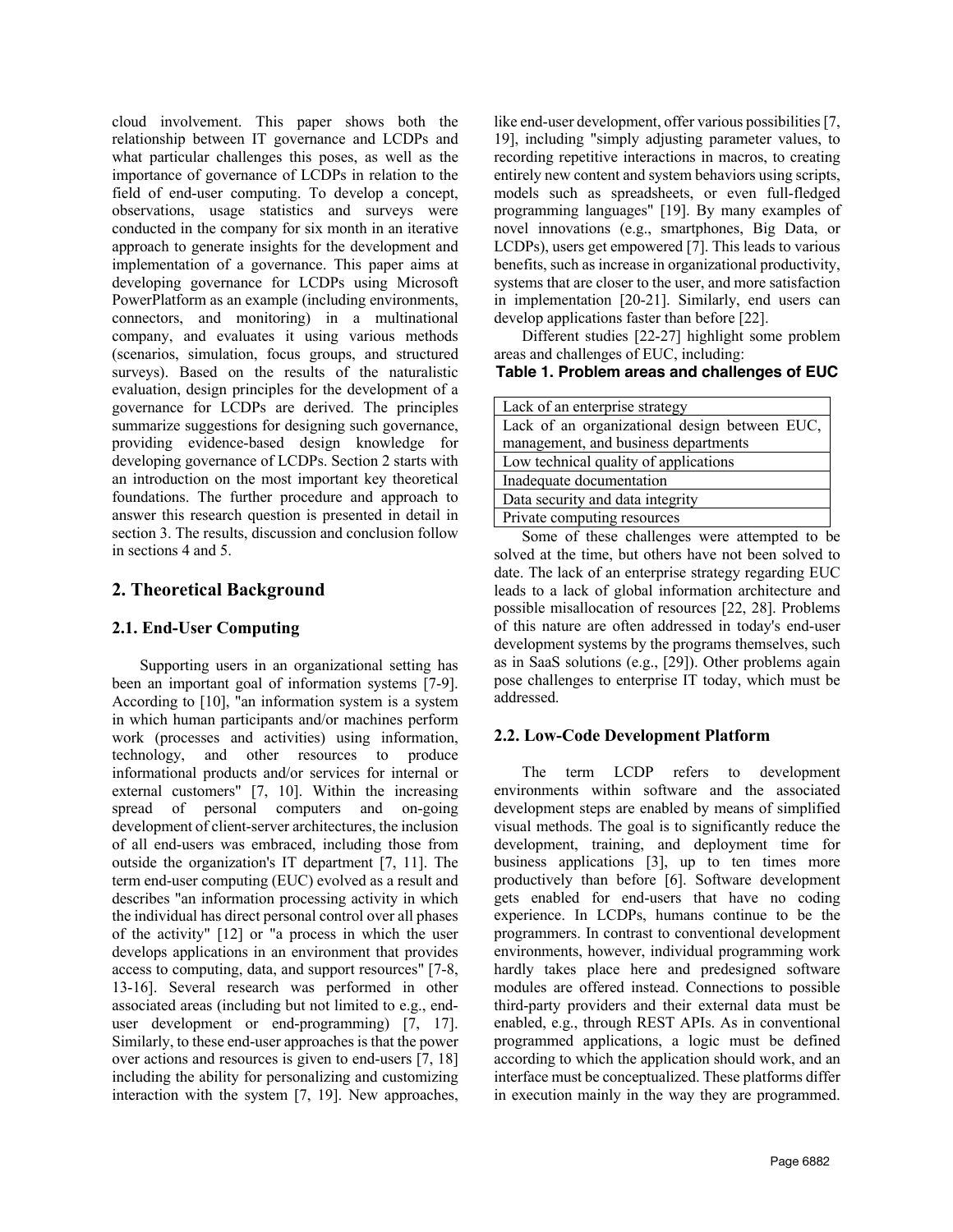Overall, it is assumed that LCDPs will become widespread, but without completely replacing backoffice systems [4]. One of the most intrusive features about LCDPs is their reusability within the platform. Templates, connectors, plug-ins, and other components are provided within the platforms. These are fully ready to use and can be reused repeatedly. As a result, productivity can be increased during use. In some cases, it is part of the business model of individual companies to sell such components to organizations for a small fee [3].

Many LCDPs combine their functionality with flexible deployment of applications within a cloud or even on-site at the customer's premises. Cloud-based deployment ensures instant availability and supports even complex applications, as extensive computations can be offloaded to cloud servers [5].

Equally beneficial is the LCDP support of developed applications even after the actual development. In contrast to classic application development, which is only involved in the areas of design and implementation, the platforms also act for deployment and maintenance. In addition, projects can be paused or continued at any time. In combination with the support of the entire application lifecycle, this results in competitive advantages, such as a faster time-tomarket [4].

# **2.3. Microsoft PowerPlatform**

The Microsoft PowerPlatform is a product family of the Microsoft Corporation consisting of the four applications Power Automate, Power Apps, Power BI, and Power VirtualAgents. In this work, the first two are examined. The applications can be combined with each other, allowing companies to increase the productivity and efficiency of their processes through targeted use. Microsoft PowerPlatform is the leading LCDP for companies [3]. All applications can be used in a web browser or on a mobile phone. As a result, there are hardly any obstacles from the point of view of hardware requirements. In addition, the entire PowerPlatform is based on the low-code paradigm. All applications can be used and operated without any great programming knowledge. This ease of use of the LCDPs results in a strong attraction for non-technical users. All PowerPlatform applications are characterized by their user-friendliness and the lack of lengthy training. Therefore, the platform is well suited for "citizen developers" [3]. There is also often a large selection of interfaces to be found, over 300 connectors in general alone [3]. In addition, the PowerPlatform is constantly being expanded.

The Power Automate application supports the user in automating repetitive tasks. Either personal processes or business processes can be partially automated. Microsoft supports the user by providing templates that can be used to develop simple flows relatively quickly and by providing so-called connectors. These connectors allow third party systems to be integrated into the flow. On the other hand, it is also possible to use the flows for applications outside the Microsoft environment. The connectors make it possible to automate processes that use other Microsoft products.

Power Apps is a platform that allows users to develop small applications with relatively little effort by drag and drop. This enables the orchestration of applications according to a kind of construction kit. Applications are developed in a simplified manner by e.g., visual application designs, and without classic, manual programming. Here, too, Microsoft promotes the use by providing connectors. This makes it possible to use data from various sources such as SharePoint, Salesforce, or other third-party systems.

Connectors are wrappers around an API that allow Power Automate and Power Apps to easily communicate with this service [1]. They are provided as a cloud solution, which is controlled only by Microsoft.

Environments are containers used by administrators "to manage apps, flows, connections and other assets, along with permissions that allow the organization's users to use the resources" [1].

# **3. Research Approach**

In order to develop a governance for LCDP, mainly two techniques were performed. Those two, the systematic literature review and the action design research paradigm, are presented in the following. Additionally, various methods of the ADR cycle were applied and are described in section 4.

# **3.1. Systematic Literature Review**

To identify the current state on LCDPs, we conduct a systematic literature review (SLR) [2].

First, the definition of scope of the SLR grounds in Cooper's taxonomy [30]. As the procedure described by [61], the focus lies on the results and introduction of governance of LCDP (*Focus*). The research aim is the identification, integration, and summarization of key questions about what challenges the governance of LCDP can impose as opposed to traditional IS (*Goal*). This step is undertaken from a neutral perspective in order to ensure that no existing work inflicts the results, and we achieve representative research findings (*Perspective* and *Coverage*). We organize and cluster the found results (*Organization*). In addition, this literature review is intended to address IS researchers as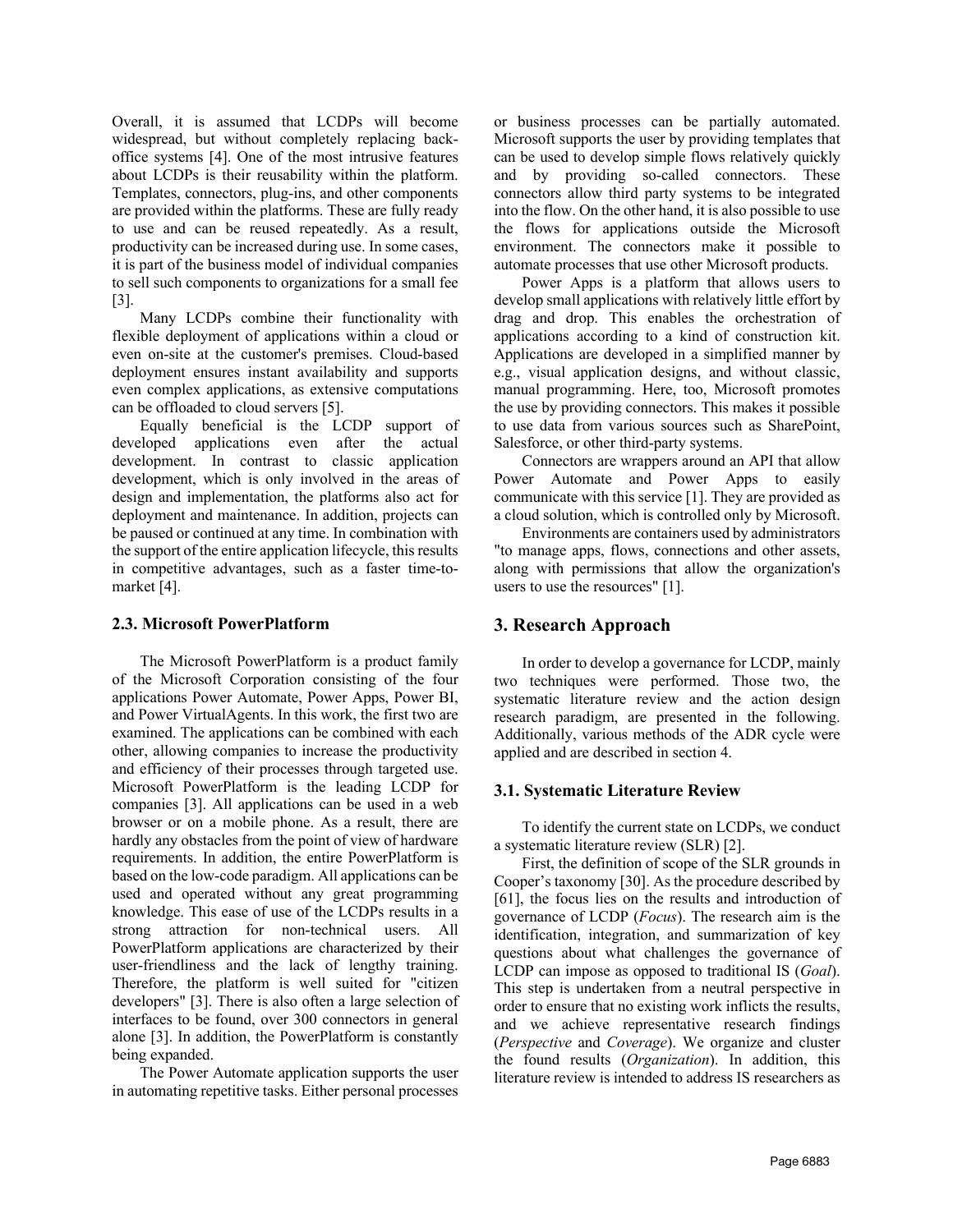well as practitioners concerned with the introduction of governance in a large-scale organization (*Audience*).

In a next step, based on the definitions and terms introduced in the previous Section 2, we analyzed the challenges of governance on LCDP and their organizational impact. Following from this groundwork, we conduct an initial search, considering literature on governance from different perspectives to collect commonly used synonyms for the terms *end-user development* and especially *low-code platforms*.

Moreover, for deriving possible keywords on designing and application of governance of LCDP, we create a list consisting of synonyms for our search words. As part of the "literature search" phase, we used the found keywords to create and improve our search queries. Subsequently, the various found search words were iteratively optimized and extended.

#### **3.2. Action Design Research**

The developed research question requires a process that can integrate "various perspectives on the research problem as well as supporting in creating an artifact that covers prescriptive knowledge" on governance of LCDP and end-user development as shown in [31]. We did use action design research (ADR). ADR is well-established and helps creating IT-related artifacts in a rapidly changing, organizational context [31, 32]. In ADR, action and design research is combined to generate prescriptive design knowledge [32]. ADR combines artefact creation, organizational intervention, evaluation and specifically considers artifact design "with practitioners (i.e., individuals with first-hand experience) and end-users" [31, 33]. ADR results in various artefacts that incorporate user influence and their usage in organizational context while refining theory and researcher intent [31-33], and therefore provides support for practitioners in a variety of contexts [31, 33]. In general, methods are based on a fixed number of phases represented in models that describe the links between constructs [31, 34]. After the first stage, ADR aims to shape an IT artifact [31, 32]. It integrates the design, intervention, and evaluation, as influenced by practitioner or end-user involvement [31- 32]. Reflection and learning are performed continuously to enable the consolidation of the feedback and the following learning [31, 35]. Since governance for enduser development environments, especially LCDP, is a complicated socio-technical issue, we considered ADR to be the best approach to answer the research question [31] and followed the guidelines of [32] in developing a governance of LCDPs.

# **4. Results**

The following section states the results of the ADR cycles, including the results of the SLR and the expert interviews.

|                  | Breakdown of ADR method (based on [35]) |
|------------------|-----------------------------------------|
| Problem          | Data gathering and                      |
| formulation      | documentation by interviews             |
| (Stage 1)        | and stakeholder meetings                |
| Building,        | Iterative development, testing          |
| Intervention,    | & evaluation                            |
| and Evaluation   | Formulation of preliminary              |
| (Stage 2 or BIE  | design principles                       |
| stage)           | Focus groups with the ADR               |
|                  | team                                    |
| Reflection and   | Iterative development &                 |
| learning (and    | evaluation                              |
| ongoing BIE)     | Ongoing formalization of                |
| (Stage $2&3$ )   | design principles                       |
| Formalization of | Ongoing iterative development           |
| learning (and    | & evaluation                            |
| ongoing BIE)     | Generalization of design                |
| (Stage $2&4)$    | principles                              |
| Outcomes and     | Transition of the artifact to the       |
| reiteration of   | production phase                        |
| stages 2-4       | Conclusion of iterative                 |
|                  | development & testing                   |

# **4.1. Problem Formulation**

This first stage gets triggered "when a problem is perceived in practice or anticipated by researchers" [32, 35]. For the identification of the concrete problem, several steps were done. First, a systematic literature review as described in section 3.1 was performed [2, 37]. Second, expert interviews with six key stakeholders and three other important practitioners were conducted. Third, the current state of the already implemented PowerPlatform in the company was examined regarding the existing flows, apps, environments, and connectors. Fourth, an organization-wide survey was distributed regarding the end user's opinion on the current state of the LCDPs in the company, especially the Microsoft PowerPlatform. The results showed that at the start 24,018 flows and 944 apps already existed on the PowerPlatform. The PowerPlatform provided 419 connectors that were accessible for every employee, non-limited, and provided from the cloud by Microsoft, although only 258 persons use the PowerPlatform (1.25% of employees). In the first stage of the PowerPlatform no environment or governance strategy has been established. Therefore 695 flows used critical connectors. These are connectors, that can link internal data to external services. In addition, connectors can be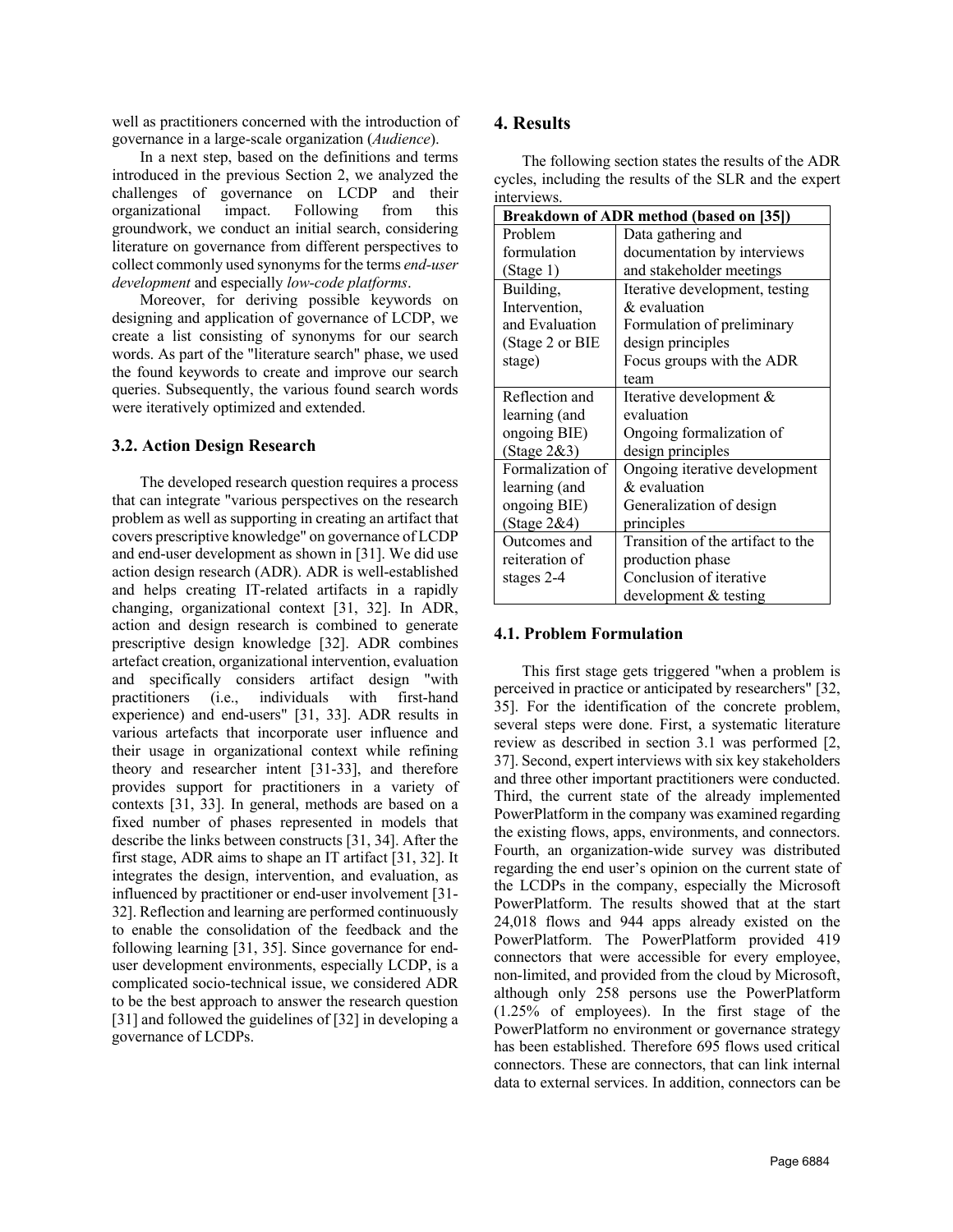provided and activated by Microsoft directly, and be manually deactivated after the first provision by the organization. All developed flows and apps existed in one big environment, where no control about the connectors or the ownership was executed. In addition, no monitoring for usage purposes was implemented regarding the PowerPlatform. Based on these disturbing results, the goal was set to develop and implement a governance for the LCDP under observation.

Based on the conducted interviews and SLR, Table 2 shows the challenges LCDPs pose from a stakeholder, end-user, and literature perspective.

### **Table 2. Challenges of low-code platforms**

| <b>Challenges of Low-Code Platforms</b>             |
|-----------------------------------------------------|
| Third-party vendors can provide extensions          |
| Little coding - easy access for non-technical users |
| Fast access and handling of (sensitive) data        |
| Access issues                                       |
| Fast implementation of requirements -               |
| Companies become more agile and IT resources are    |
| saved                                               |
| Danger of "shadow IT"                               |
|                                                     |

Interestingly, similar conclusions could be drawn from the literature on EUC. The phenomenon has led to various benefits, such as an increase in organizational productivity, systems that are closer to the user, and more satisfaction in implementation [20, 21]. Likewise, end-users can develop applications faster than before [22]. Compared to the specifics of LCDPs, this showed a surprising similarity [38, 39]. Differences here seem to lie in the following points. In contrast to EUC, LCDPs provide extensions through third-party vendors [29, 40]. These extensions (including connectors) are provided on a service basis by other actors and get pushed into the organization by Microsoft [1]. Data security and data integrity, on the other hand, already posed challenges in EUC [27]. An important difference between EUC and LCDP is that LCDPs are available as PaaS [41]. This solves some problems that EUC faced (lack of global information architecture and possible misallocation of resources) [22].

# **4.2. BIE Stage, Reflection and Learning**

Based on the results of the problem formulation stage, the conducted interviews, and the identified practice-related challenges, for the second stage the IT governance model by Weill (2004) was taken as foundation [42]. Apart from the challenges of LCDPs, certain governance aspects were emphasized as results of the conducted interviews. As a first result, a set of IT decisions was defined that a governance of LCDP needs to make, as shown in Table 3.

#### **Table 3. First decision areas of governance**

| <b>Decision</b> area | <b>Description</b>                 |
|----------------------|------------------------------------|
| Principles           | Principles of using connectors     |
|                      | and a data strategy within the     |
|                      | low-code platform.                 |
| Architecture         | Technical implementation of the    |
|                      | principles                         |
| Critical             | Business critical applications and |
| applications         | their needs                        |
| Future issues        | Decisions of prioritization of     |
|                      | novel changes,<br>especially       |
|                      | including<br>functions,            |
|                      | specifications for decision        |
|                      | support methods                    |

One issue that LCDPs have to address is which modules or connectors are allowed, and how these are allowed to interact. This leads to the question of the principles behind this, and additionally about the data strategy. These questions can be summarized in a decision area, the principles. This first decision area already differentiates the comparatively new LCDPs from the sister counterpart of EUC.

While the principles are captured in this first decision area, they must also be implemented technically. Based on the decision areas according to [42], a second decision area can be derived here, which is called architecture. This refers to the guidelines that implement business requirements.

Business-critical applications can be defined, or even automated on a LCDP. These applications are critical and must not be negatively impacted by governance. Since these applications have a concrete impact on the success of the company, their needs must be considered to a special degree. Therefore, there is a need for a separate decision area.

LCDPs are usually located in a cloud. The functionality is fully available to an organization, but the provision of operation and in particular of novel functions is left to the cloud provider. Moreover, the provision of extensions and connectors gets decided by the owner and the organizations needs to react on it. This results in a fundamentally necessary decision area, as these novel changes can have a strong impact on the usability of the platform. Further, this also includes specifications for decision support methods. Here, too, a special feature becomes apparent in the comparison of LCDP with EUC: the connection to a cloud.

By this iteration and after the according interviews, it was clear that the different business units as stakeholders need to get involved in order to gather all the requirements. This led to a first tentative design principle of early involvement of business units. To further support these theses, structured surveys were conducted with a small group of practitioners [43]. The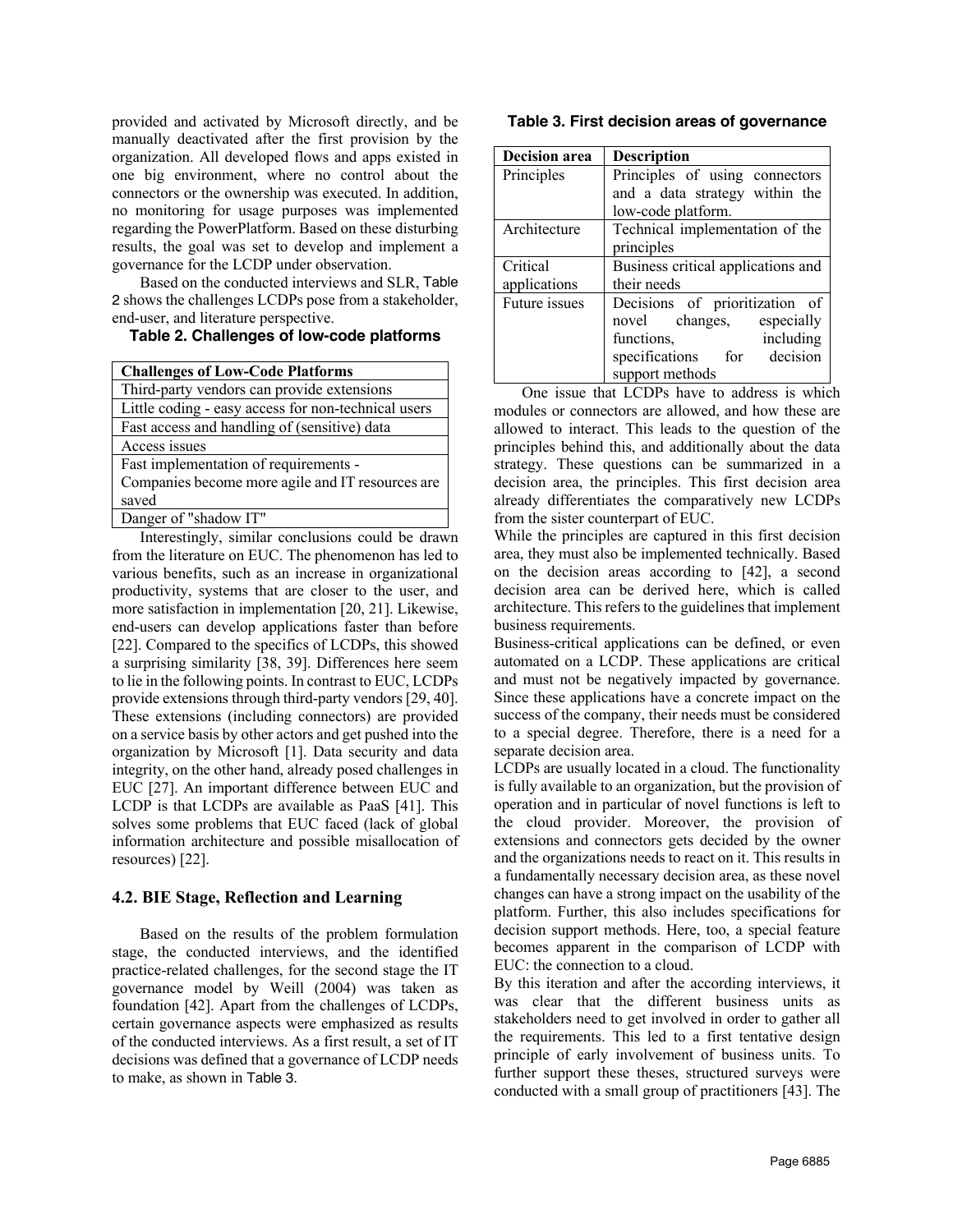respondents were divided into two classes, "business stakeholders" and "individuals". These are designated B or I respectively and numbered consecutively. The individuals were selected based on their activity on Microsoft PowerPlatform. The interviewees were all asked for their views on the LCDP and governance. From the views of the sources, these could be clustered into questions that were similarly addressed by different sources. The next step was to cluster again. This time, the questions from the survey results were clustered into more general areas. This also resulted in five areas thematically. The procedure is shown in Table 4.

|  | Table 4. Methodology of approach |  |
|--|----------------------------------|--|
|--|----------------------------------|--|

| Source       |         | Question                                                          | Decision                   |
|--------------|---------|-------------------------------------------------------------------|----------------------------|
| В            | I       |                                                                   | area                       |
| A11          | 11,3    | Which building<br>blocks are<br>approved?                         | Principles                 |
| A11          | $_{11}$ | What principles<br>apply?                                         |                            |
| <b>B4</b>    | 11      | How are principles<br>implemented<br>technically?                 |                            |
| $B1,4-$<br>5 |         | How is compliance<br>with principles<br>permanently<br>ensured?   | Architecture               |
| B1           | 13      | Which apps are the<br>responsibility<br>οf<br>IT? To what extent? | Application<br>Development |
| $B1-3$       |         | What happens with<br>business-critical<br>apps?                   | Critical<br>applications   |
| A11          |         | What happens in the<br>event of changes to<br>the PowerPlatform?  | Future issues              |

After this evaluation round, two things became clear. First, that the design principle of early involvement of business units was proved true and even enhanced by getting those units involved permanently for their decisions. Second, it is important to the business units to classify the existing applications for clarifying responsibility and future provision. This was distilled as a second design principle. Table 5 follows, showing the second iteration completed with findings from the surveys and the first iteration. Applications are developed on a LCDP. Due to the special environment, the developed applications are used for processes for which a department is responsible. This raises the question of the responsibility of an IT department and the support of applications. This question also arises if an employee should leave the company and thus no longer provide support for the application.

#### **Table 5. Decision areas for LCDP governance**

| <b>Decision</b> area | <b>Description</b>                 |
|----------------------|------------------------------------|
| Principles           | Principles of using connectors     |
|                      | and a data strategy within the     |
|                      | low-code platform                  |
| Architecture         | Technical implementation of the    |
|                      | principles                         |
| Application          | Clarification of responsibility    |
| development          | and support                        |
| and technical        | of applications                    |
| support              |                                    |
| Critical             | Business critical applications and |
| applications         | their needs                        |
| Future issues        | Decisions of novel changes,        |
|                      | especially functions, including    |
|                      | specifications                     |

In addition to decision areas, archetypes are an important concept of IT governance [43, 44]. The archetypes deal with the question of the responsibility of decisions. The question is, who makes the decisions from the decision areas? Although decisions are changing (in the context of LCDPs), archetypes have not been adjusted. This decision was made because the groups of people who influence decisions do not change. Further, political types were used to categorize governance decisions [42]. For LCDPs, the value increasingly evolves as the platform is used. Since this value only develops in the individual departments, the departments should be represented in governance issues. Their view may be different and should be considered. The IT managers for the LCDPs should also be present. Governance concerns who makes the decisions per decision type ("decision rights") and who is allowed to weigh in on the decision ("contribution rights"). Based on the literature findings and the special constellation of responsibilities in LCDPs, the federal structure is chosen as the input form. In further consideration, the decision areas were divided into business-oriented and technical areas since responsibility differs depending on the orientation. The "Principles", "Critical Applications" and "Future Issues" are business-oriented areas. Since the development of the applications is business-oriented, the involvement of department managers and IT managers is necessary here. This results in federal responsibility for these business-oriented areas. Critical applications are an exception within the business-oriented areas. These should also receive input through the federated form. Decisions are made in a feudal form; the feudal lords are given full control over these critical applications in their technical departments. The technical areas identified are "Architecture" and "Application development and technical support". Due to the realities of LCDPs, the input here is also federated in nature. The heads of the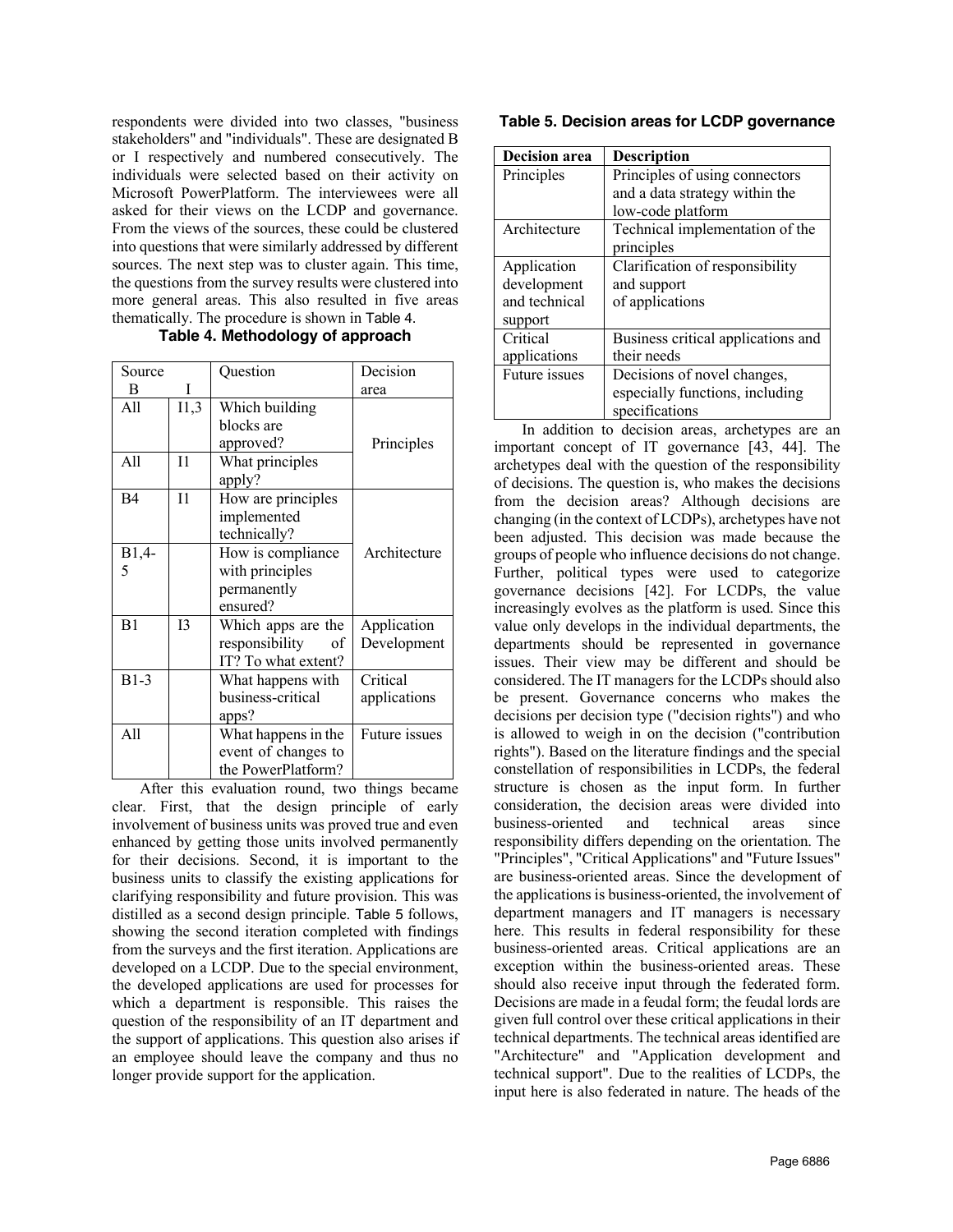technical departments contribute their views. Decisions of the technical departments are made in an IT monarchy. The technical implementation of the principles is in its decision and a purely IT-related decision and of hardly any relevance to the business departments. The archetypes are shown in Table 6.

| <b>Archetypes</b> | Input   | <b>Decision</b> |
|-------------------|---------|-----------------|
| Principles        | Federal | Federal         |
| Critical          | Federal | Feudal          |
| applications      |         |                 |
| Future issues     | Federal | Federal         |
| Architecture      | Federal | IT monarchy     |
| Application       | Federal | IT monarchy     |
| development       |         |                 |

**Table 6. Archetypes of governance of LCDP**

#### **4.3. Implementation in the organization**

Based on the theoretical groundwork and following the tentative design principles, the findings were now to be transferred into practice and the design principles about to get proved. In addition to a comprehensive familiarization with the Microsoft PowerPlatform, an initial stakeholder analysis was carried out in the company. This was done in support of the first design principle of business units' involvement. The identified stakeholders were able to provide insights into the various viewpoints within the group based on their position within the organization [45]. Using the results of the stakeholder analysis and the theoretical insights, a conceptual design for implementation was developed. The conceptual design is divided into three areas: "Environments and Connectors", "Monitoring", and "Other". The three areas resulted from the peculiarity of LCDPs. Topics are divided into the connections of the apps to external services ("Environments and Connectors"), the systematic evaluation of these ("Monitoring") and other topics that cannot be classified in the other two categories ("Miscellaneous"). In the area of "Environments and Connectors," the following three issues were initially identified: (1) Environments for the different environments, divided into departments and the IT department, (2) Departments are responsible for the apps in their environment, (3) Connectors are selectively blocked if critical. First, the respective departments receive their own environments, for which they are responsible. Each department defines two "owners", who are responsible for it. Depending on the environment and department, connectors are selectively blocked or unblocked in a further restrictive manner. This does justice to the special features of LCDPs. In addition, an environment is set up in which applications are checked by the IT department for external conditions. Applications in this environment are offered

with a reduced group risk. The "Monitoring" area addressed two points. Firstly, the capture of innovations in the Microsoft PowerPlatform. On the one hand, this involves detecting changes in the functional scope of the Microsoft PowerPlatform and, on the other, capturing developed applications within the Microsoft PowerPlatform. On the other hand, it is about keeping the variety of connectors under control so that countermeasures can be taken if necessary. The "Other" area includes ancillary projects that support the concept. These include, among other things, the provision of resources by the IT department. This means that the departments, which are responsible for the development, are also supported in their development and learning. The IT department can also provide "on case" consulting according to budget. Likewise, processes must be defined within the organization, including a process for establishing environments. In accordance with the governance principles developed for LCDPs, a board is established in which the decisions of the decision areas are made. The owners of the environments meet regularly in this board. This board discusses architectures, best practices and lessons learned. Administrative and governance topics are also discussed in the corresponding archetypes. In Table 7, the initial concept design was taken to the practitioner's group to capture their feedback regarding the design.

**Table 7. Practitioner feedback**

| <b>Practitioners</b>  | Feedback                   |
|-----------------------|----------------------------|
| Compliance            | Fewer restrictions         |
| Data Protection       | Consider business impact   |
| <b>Cyber Security</b> | Higher need for monitoring |
| IT Operations         | Custom connectors          |
| Global Applications   | "Hull" generation          |

Table 7 shows the practitioners' feedback. All practitioners were asked the same question. The question was how they would evaluate the concept and which aspects were important to them. This feedback was reflected in the second iteration of the concept. The following items were added per area: For "Environments and Connectors", it was: "Temporary disabling and proactive monitoring of custom connectors". For "Monitoring", it was: "Verification of developer permissions" and "Establishment of monitoring to check connections". These changes were based on the feedback. Since the IT Operations department paid attention to the custom connectors, specific monitoring was created and designed for them. To address possible "hull" generation, a review of developer permissions was suggested. Hull generation refers to the possibility of bringing "external" and thus unauthorized persons into an environment. This risk is minimized by checking permissions and the connections to any data. The resulting final concept was presented to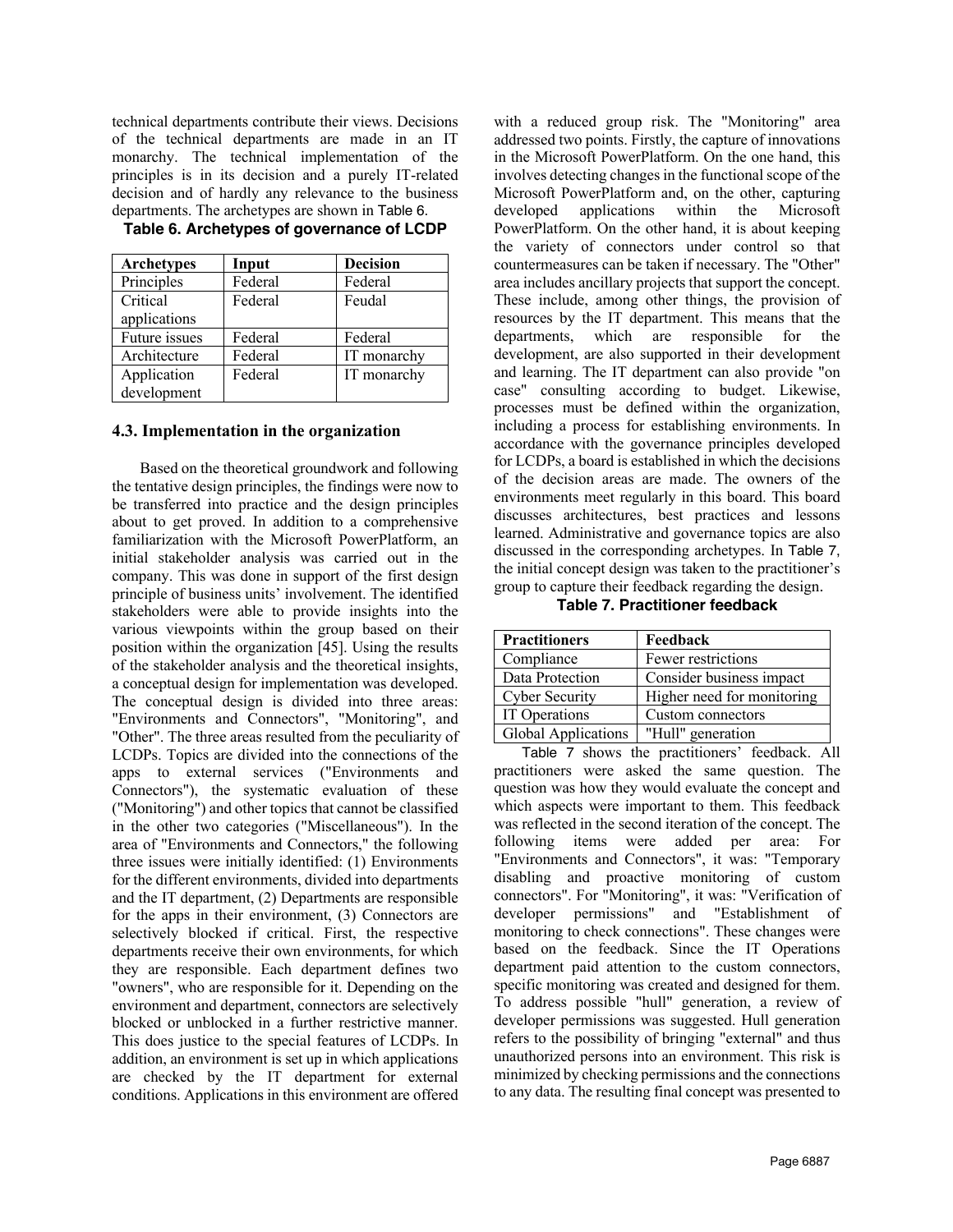the practitioner's group and an end user group as an evaluation. The stakeholders rated the draft as positive. The end users group emphasized the provision of material for supporting the end users in using the platform. This led to a third design principle of supporting end users in compliance, by providing such material, guidelines, and well-designed, compliant interfaces. End users must be supported in these steps for successful governance implementation. The fourth ADR stage relies on the principle of generalized outcomes, which emphasizes that generalization is challenging because the artifact was developed to address a specific situation [32, 60]. The design principles were articulated to enable practitioners and researchers to create other similar artifacts. [46, 47]. The requirements were identified and clustered according to these domains, as in [48]. Design principles were extracted from the categorized requirements to address the overarching problem class of LCDP governance, shown in Table 8.

| <b>DPs</b>      | <b>Description</b>                          |
|-----------------|---------------------------------------------|
| DP <sub>1</sub> | Classification of existing applications to  |
|                 | clarify responsibility and future provision |
| DP <sub>2</sub> | Early & permanent involvement of business   |
|                 | units to gather requirements and decisions  |
| DP3             | Support end-users in compliance by          |
|                 | providing guidelines, materials, and        |
|                 | compliant interfaces                        |

**Table 8. Generalized design principles**

These design principles emerged from the process of this work and lead to the governance of LCDPs. Therefore, based on these design principles, governance will be able to be developed for other LCDPs. The design principles capture knowledge about the process of creating solutions [43] (here for creating governance for LCDPs) and include knowledge about the creation of other instances that belong to that class [49, 50].

# **5. Discussion and Conclusion**

Building on established studies on the topic of IT governance and LCDPs, this paper aimed to take a closer look at the challenges that arise in the introduction of governance for LCDPs, using the Microsoft PowerPlatform as an example, and to identify a possible solution. The present work focuses not only on the practical part of such an introduction in an organization, but also on the theoretical approach to the problems in this novel area and the connections to the topic complex of EUC. The topic of LCDP is currently still addressed very sparsely in the literature [56]. Although some case studies have documented how LCDPs can support application development (e.g., [51]), there is hardly any direct comparative literature.

The challenges identified in the governance of LCDP are very similar to those of EUC from the 1990s (e.g., [22]). In particular, the lack of organizational alignment between EUC, management and business, low technical quality of applications, and data security and integrity [24-26], are challenges that LCDP also faces. A new addition is the distribution layer [54], which has not been considered in this way before. The provision of cloud services is viewed from the perspective of software and platforms [54]. In LCDP, the new level of cloud service addons is added, like the connectors in the context of the paper. Without governance in the area, the ever more rapidly available extensions [55] lead to a danger for the organizations and the operation of a LCDP. In the organization, one challenge was to reach a validation level for the introduction of governance in an already running system [57]. The goal of the paper was to develop a concept for establishing governance at a company on the Microsoft PowerPlatform and to take the first steps to do so. To achieve these goals, the paper was divided into several steps: (1) the creation of governance for the Microsoft PowerPlatform at a consumer goods company and the implementation of initial measures, and (2) the deduction of the significance of the governance of LCDP in relation to the field of EUC. In the first step, governance for the Microsoft PowerPlatform at the company was presented. A governance concept was developed iteratively at the various levels of environments, connectors, monitoring and others. This includes the development of a committee structure to address the new decisions that have to be made [58]. The procedure took place in subdivided governance measures, which together form the concept. Despite the difficulties in validation [57], the concept was evaluated by means of the various stakeholders, among others. Thereby the different feedback was collected, and the usefulness and effectiveness of the concept was further developed and improved [30, 45]. After the evaluation, first steps were taken on site to implement the governance. Therefore, this step represents an important pillar for achieving the objectives of the paper [54]. Although this paper serves as a first insight and reflection as well as a critical examination of a topic that has so far received little attention and has only been investigated to a little extent [51], it represents only one point of view and must not be overinterpreted in this respect. The scope of this research is limited, and the developments and characteristics found in the company are not necessarily transferable or even generalizable to other companies. Based on two aspects of the research design, it can be assumed that the contexts and problems found do represent phenomena typical of other organizations as well: first, because of the multiple distributions within very different companies with regard to the introduction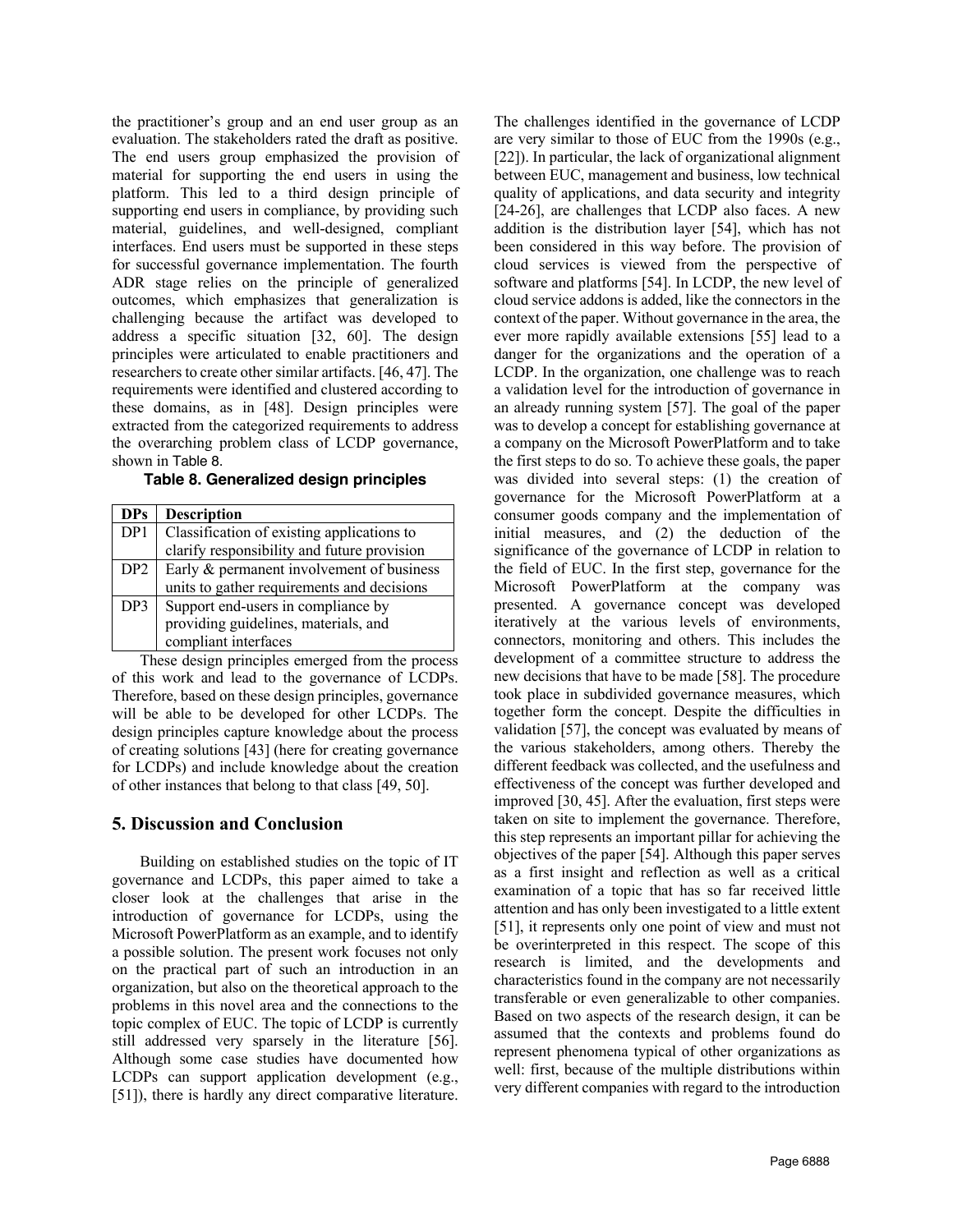of LCDP [4], and second, because of the possibility of being able to transfer the conditions found in this company, at least in part, as a basis for other companies facing similar challenges in the introduction of LCDP. The second step was used to relate the relationship between EUC and the topic of governance of LCDPs discussed here. The second step showed that fundamental challenges of EUC in connection with LCDPs and applications that are not from IT are once again gaining relevance [52, 56, 58]. On the one hand, it was revealed that similar problems were considered in the context of EUC, such as concerns with data security and data integrity, as well as inadequate documentation and the associated loss of transparency [24-26]. Other challenges of EUC were already addressed by the nature of LCDPs. However, it became apparent that new problems also arose in the context of the LCDPs, especially through the novel integration of cloud services, through the connectors to connect to them, and through the much stronger networking possibilities. Here, the governance developed was able to embed the EUC in the overall context in a meaningful way and contribute to solving the challenges that arose. This step thus contributes to the general understanding and knowledge of the topic area of "governance of low-code platforms" and thus pays towards the goals of this paper. The evaluation of the three steps shows the effectiveness of the governance concept components and indicates a positive development when introduced in the organization. Future questions could address how other platforms introduce governance, e.g., whether the same concept can be used for this. Likewise, the question can be derived from this whether the time of introduction was chosen correctly or whether this may lead to different developments within the company. This leads to new questions on platforms governance concepts, structural decisions, roles or processes, the influence of corporate structures and employee cultures, and their relation to the development of employees in general.

# **6. References**

- [1] Microsoft Corporation. (2020). Administering a low-code development platform [Available at https://aka.ms/powerappsadminwhitepaper].
- [2] vom Brocke, J., Simons, A., Riemer, K., Niehaves, B., Plattfaut, R. & Cleven, A. (2015). Standing on the shoulders of giants: Challenges and recommendations of literature search in information systems research. *Communications of the Association for Information Systems*, *37*, 205–224.
- [3] Gartner (2020). Magic Quadrant for Enterprise Low-Code Application Platforms [Available at https://gtnr.it/2Uag7kp].
- [4] Rymer, J., Mines, C., Hammond, J., Koplowitz, R., Vizgaitis, A. & Reese, A. (2017). Vendor Landscape: A

Fork In The Road For Low-Code Development Platforms [Available at https://bit.ly/35qWIy8].

- [5] Richardson, C., Rymer, J., Mines, C., Cullen, A. & Whittaker, D. (2014). New Development Platforms Emerge For Customer-Facing Applications [Available at https://bit.ly/3iJK592].
- [6] Rymer, J. & Richardson, C. (2015). Low-code platforms deliver customer-facing apps fast, but will they scale up? [Available at https://bit.ly/3vAA1Cg].
- [7] Alt, R., Human, S. & Neumann, G. (2020). End-user Empowerment in the Digital Age. *Proceedings of the 53rd Hawaii International Conference on System Sciences*, *53*, 4099– 4101.
- [8] Benson, D. (1983). A Field Study of End User Computing. *MIS Quarterly*, *6*(2), 35–45.
- [9] Dickson, G., Leitheiser, R., Wetherbe, J. & Nechis, M. (1984). Key Information Systems Issues for the 1980's. *MIS Quarterly*, *8*(3), 135–159.
- [10] Alter, S. (2008). Defining information systems implications for the IS field. *European Journal of Information Systems*, *17*(5), 448–469.
- [11] Taylor, M., Moynihan, E. & Wood-Harper, A. (1998). End-user computing and information systems methodologies. *Information Systems Journal*, *8*(1), 85– 96.
- [12] Hackathorn, R. (1987). End-user computing by top executives. *SIGMIS Database*, *19*(1), 1–9.
- [13] Carr, H. (1985). *An Empirical Investigation of the Formal Support for End User Requirements from the Information Center Concept* (Diss.). University of Texas at Arlington.
- [14] Quillard, J., Rockart, J., Wilde, E., Vernon, M. & Mock, G. (1983). *A Study of the Corporate Use of Personal Computers* [Working Paper, CISR-WP-109, M.I.T.].
- [15] Sprague, R. & McNurlin, B. (1986). *Information Systems Management in Practice* (1. edition). Prentice-Hall.
- [16] Amorose, D. (1988). Organizational Issues of End-User Computing. *SIGMIS Database*, *19*(3-4), 49–58.
- [17] Barricelli, B., Cassano, F., Fogli, D. & Piccinno, A. (2019). End-user development, end-user programming and end-user software engineering: A systematic mapping study. *Journal of Systems and Software*, *149*, 101–137.
- [18] McLean, E. & Kappelman, L. (1992). The convergence of organizational and end-user computing. *Journal of Management Information Systems*, *9*(3), 145–155.
- [19] Tetteroo, D., Markopoulos, P., Valtolina, S., Paternò, F., Pipek, V. & Burnett, M. (2015). End-user development in the internet of things era. *Proceedings 33rd Annual ACM Conference Extended Abstracts on Human Factors in Computing Systems (CHI EA'15)*, 2405–2408.
- [20] Keen, P. & Woodman, L. (1984). What To Do With All Those Micros. *Harvard Business Review*.
- [21] Chou, H.-W., Coakley, J. & Harrison, W. (1995). End User Computing Management Practices in Taiwan and the U.S. *PACIS 1995 Proceedings*, *96*, 434–438.
- [22] O'Donnel, D. & March, S. (1987). End-user computing environments - Finding a balance between productivity and control. *Information & Management*, *13*(2), 77–84.
- [24] Dickson, G. & Wetherbe, J. (1985). *The Management of Information Systems*. McGraw-Hill.